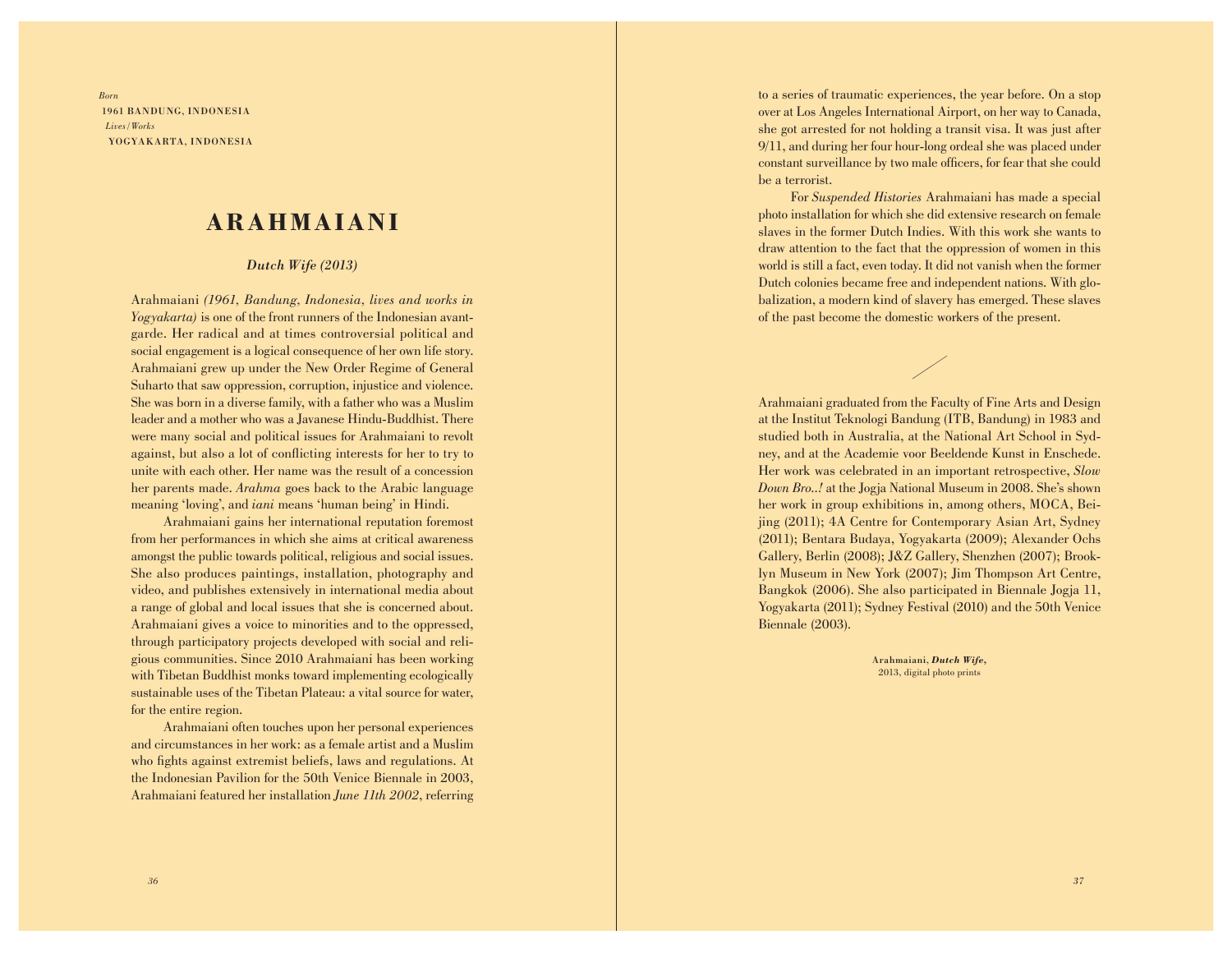

Arahmaiani *Dutch Wife* 2013, photography Anke Teunissen retouch Patrick de Bas/ DOG postproduction